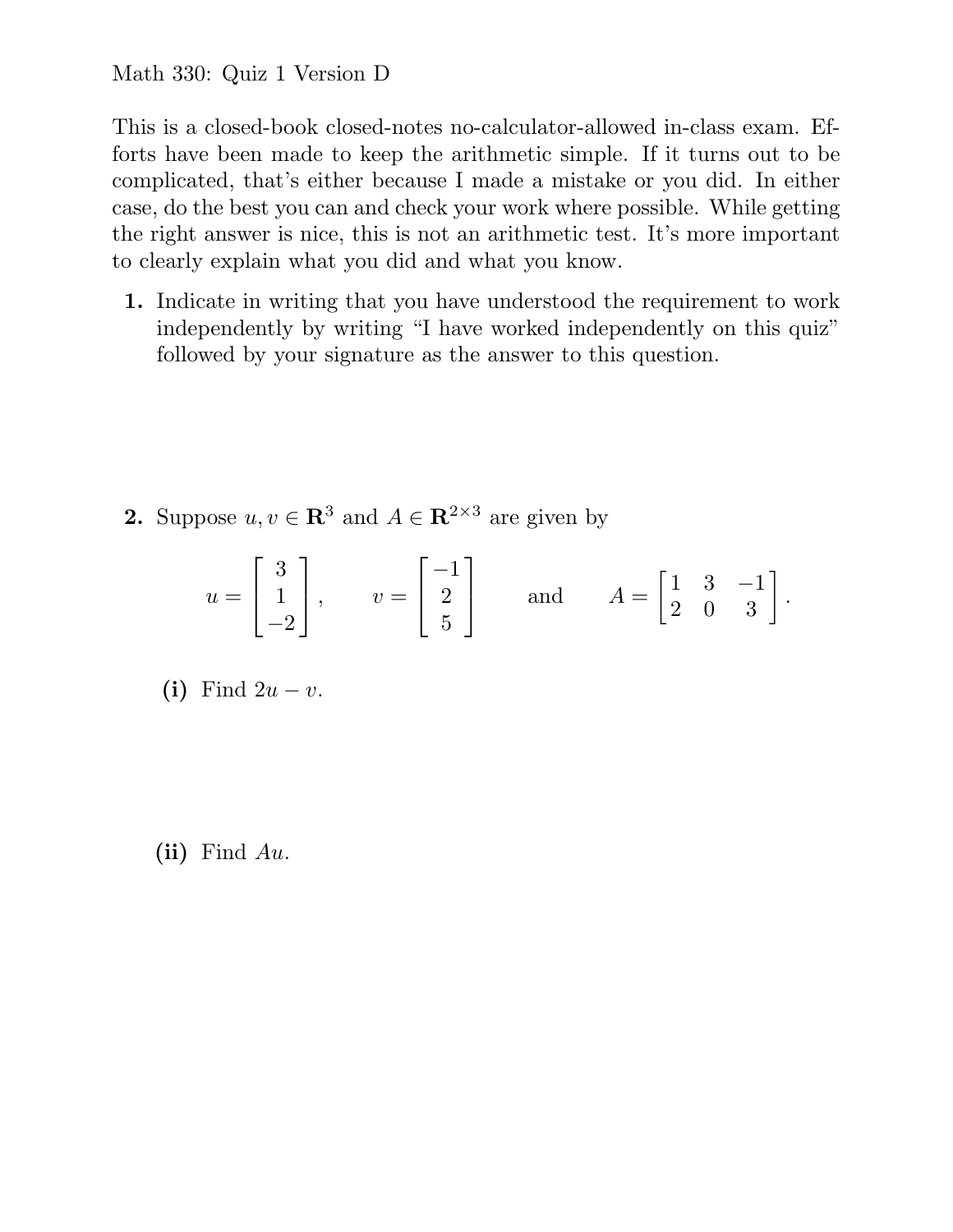- **3.** Answer the following true false questions:
	- **(i)** An inconsistent system has more than one solution.
		- (A) True
		- (B) False
	- **(ii)** Whenever a system has free variables, the solution set contains a unique solution.
		- (A) True
		- (B) False
	- **(iii)** When two linear transformations are performed one after another, the combined effect may not always be a linear transformation.
		- (A) True
		- (B) False
	- **(iv)** Every elementary row operation is reversible.
		- (A) True
		- (B) False
- **4.** Suppose the coefficient matrix of a system of linear equations has a pivot position in every row. Explain why the system is consistent.

**5.** Let *A* be a  $3 \times 2$  matrix. Explain why the equation  $Ax = b$  cannot be consistent for all  $b$  in  $\mathbb{R}^3$ . Generalize your argument to the case of an arbitrary *A* with more rows than columns.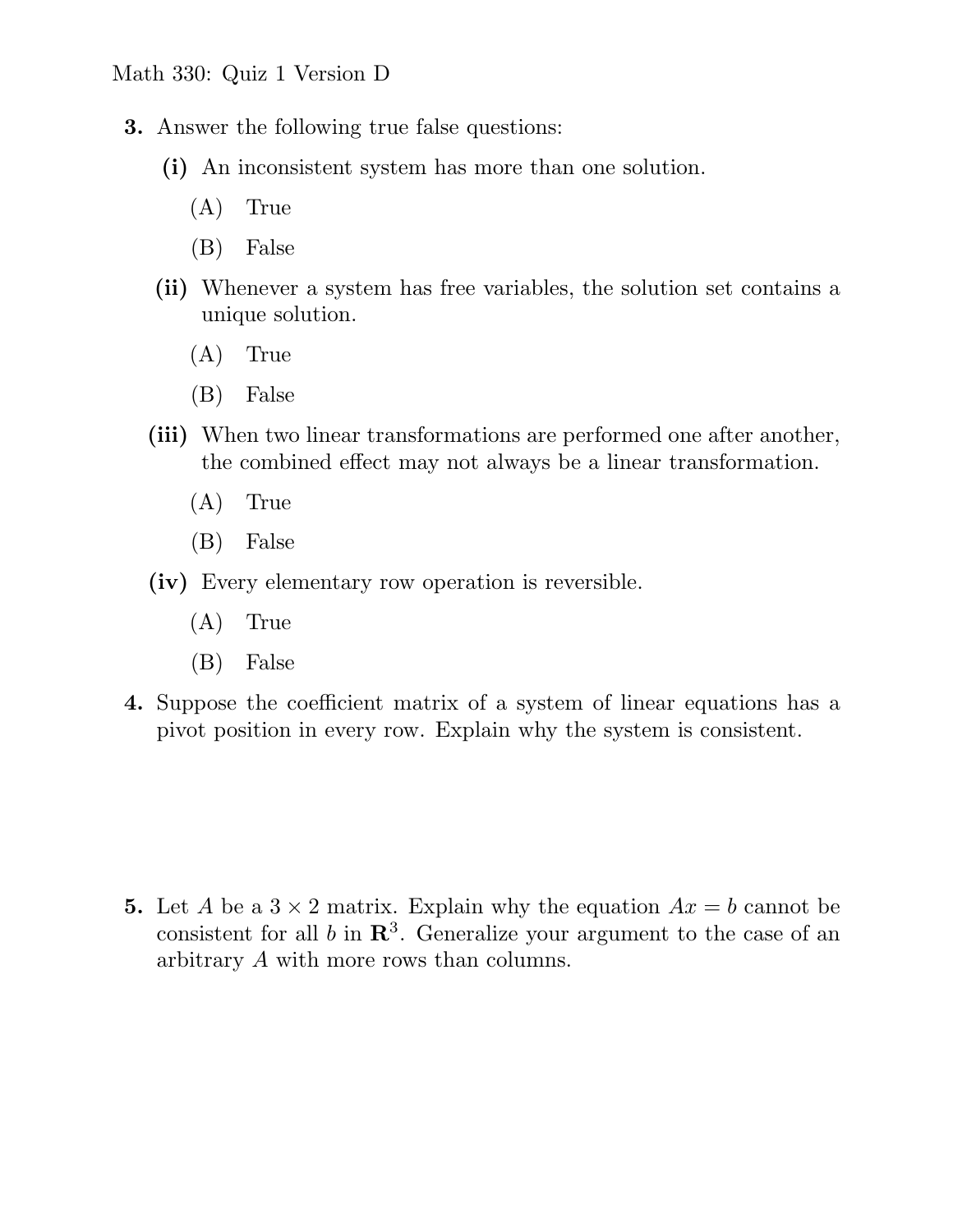**6.** Write down the augmented matrix  $\begin{bmatrix} A \mid b \end{bmatrix}$  corresponding to the system of linear equations given by

$$
\begin{cases}\n-x_1 - 3x_2 + 5x_3 - 3x_4 = 7 \\
x_1 + 5x_3 + 9x_4 = -2 \\
3x_1 + 4x_2 - 2x_3 - x_4 = 1\n\end{cases}
$$

but *do not* solve these equations.

**7.** Suppose  $A \in \mathbb{R}^{2 \times 3}$  is given by

$$
A = \begin{bmatrix} 3 & 2 & 1 \\ 6 & 5 & 4 \end{bmatrix}.
$$

How many free variables does the equation  $Ax = 0$  have? Find all solutions to the equation  $Ax = 0$ .